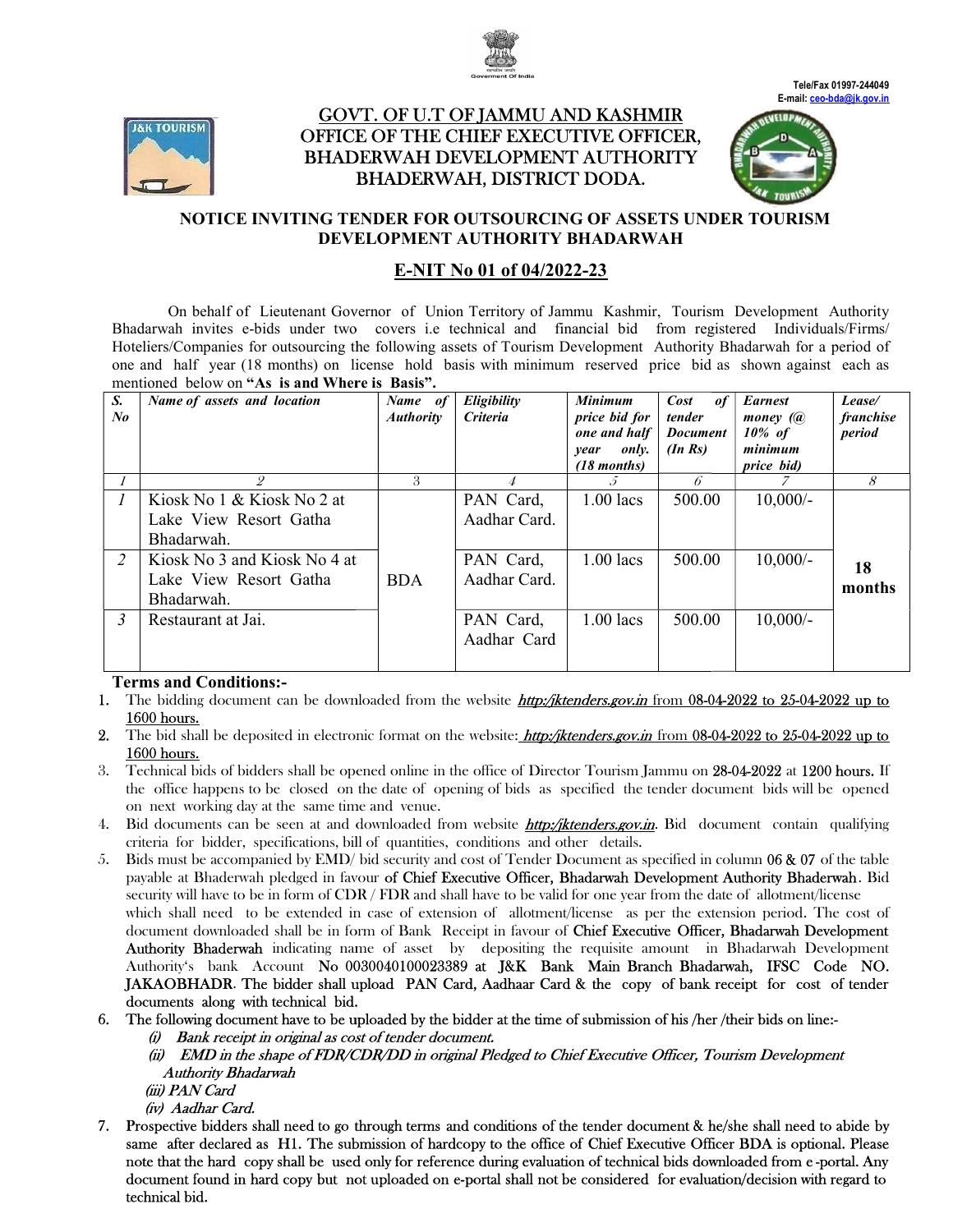- 8. The expenditure incurred for agreement and other related issues including court fee, stamp duty etc shall be borne by the successful bidders.
- 9. The successful bidder shall provide TIN No / GST registration within one month after the allotment letter is issued in his/her favour, otherwise the contract/allotment shall deemed to be cancelled without any further notice.
- 10. The successful bidder shall need to pay the bided amount in advance in toto within seven days from the date of issuance of letter of information and to enter into agreement with CEO, BDA (or) any other officer authorized for the purpose with in stipulated period mentioned in LOI, otherwise the contract shall deemed to be cancelled without issuing any notice and all the deposited shall be forfeited
- 11. The successful bidder/allottee/licensee shall need to keep the respective asset (s) fully functional throughout the year. In case any asset is found to be closed/locked/non functional by Chief Executive Officer , Bhadarwah Development Authority (or) any other officer/official authorized for inspection of assets for a period exceeding seven days, the Chief Executive Officer , BDA after proper enquiry shall have right to cancel the contract (or)/and to take over the possession of asset/work immediately without issuing any notice in the matter and in such case no refund shall be made, further all the dues shall be forfeited.
- 12. The tenderer/Authorized signatory of the company/firm should sign at the bottom space of the pages of the tender document.
- 13. The successful bidder who gets the property allotted shall have to work exclusively for the promotion of Bhadarwah as tourist destination.
- 14. The earnest money deposit in the shape of CDR of successful tenderer shall be released only after the contract period is over and will not carry any interest.
- 15. Earnest money deposit of the successful bidder shall be forfeited in the event of withdrawal of his bid before the bid validity period or in the event of failure of the successful bidder to furnish the bid security or to execute the agreement within the specified period. In addition to the forfeiture of earnest money deposit steps to be taken to blacklist the defaulters.
- 16. The Earnest Money Deposit in the shape of CDR of unsuccessful tenderers will be released after a decision taken on the tender.
- 17. The tender shall be valid for 90 days from the date of opening of Price Bid.
- 18. During evaluation of bids, the Committee may, at its discretion, ask the bidder for clarification of his bid.
- 19. The Committee will scrutinize the bids to determine whether they are complete, whether any computational errors have been made, whether required sureties have been furnished, whether the documents have been properly signed, and whether the bids are generally in order. Bids from Representatives, without proper authorization from the tenderer shall be treated as non-responsive.
- 20. No bidder shall contact the Chief Executive Officer or any other officer/official of Bhadarwah Development Authority on any matter relating to its bid from the time of bid opening till the contract is awarded.
- 21. Any effort by a bidder to influence the Chief Executive Officer, Bhadarwah Development Authority, Bhadarwah in bid evaluation, bid comparison or contract award decisions may result in rejection of his bid.
- 22. The committee reserves the right either to accept or reject any or all the tenders at any time prior to awarded of contract without assigning any reason thereof.
- 23. The successful bidder will have to enter into an agreement with this authority as per the license deed & other terms and conditions depicted in the NIT/Tender document
- 24. During the lease period any damage to the infrastructure or furniture or Parks and Gardens shall be the sole responsibility of the allottee to get the same damages restored as per the specified specifications of BDA.
- 25. The allotment shall be on "as and where basis" Successful bidder shall need to renovate /strengthen the asset(s) at his/her own cost which includes Parks & Gardens, Children Parks & all other assets except Herbal Garden. The seedlings of season flowers however shall be supplied by BDA for plantation by the Contractor. However, he/she shall not be permitted to carry out any major/minor alternation without written permission from Chief Executive Officer Bhadarwah Dev Authority.
- 26. The successful bidder shall need to enter into agreement with Chief Executive Officer, Bhadarwah Dev Authority (or) any other officer authorized for the purpose before taking possession of building after payment of bid amount in total.
- 27. All sections, permissions, no objections, letters of intent, consents, licenses, clearances, approvals etc, shall be obtained by the franchisee at his cost and such document shall be kept effective and in force at all material times.
- 28. In case of termination by the contractor, the earnest money and bank guarantee money shall not be refunded by the Bhadarwah Development Authority Bhadarwah at all to the Contractor.
- 29. In any case of any complaint (s) by the visitors / tourists or otherwise for not providing proper service/ non maintenance of area /assets or any other negligence on the part of allotee, Chief Executive Officer Bhadarwah Development Authority or any other officer/ official authorized for the purpose by Chief Executive Officer Bhadarwah Dev. Authority ,shall have right to impose penalty(ies) up to Rs 10,000/= (Ten Thousand) on spot, depending upon intensity of offence/compliant or to cancel/terminate the contract by issuing only one notice/explanation and not receiving satisfactory reply, to terminate the contract immediately without any notice/explanation letter depending upon the intensity of offence or all aforesaid actions/penalties. In all such case(s); the earnest money deposited or any other due on part of allottee shall be forfeited, besides any one or all the aforesaid penalties.
- 30. That the contractor shall fully & solely liable to pay Income tax, sales Tax or other Taxes imposed by the Central/State Government, Local Authority or any claim raised against the Bhadarwah Development Authority on demand.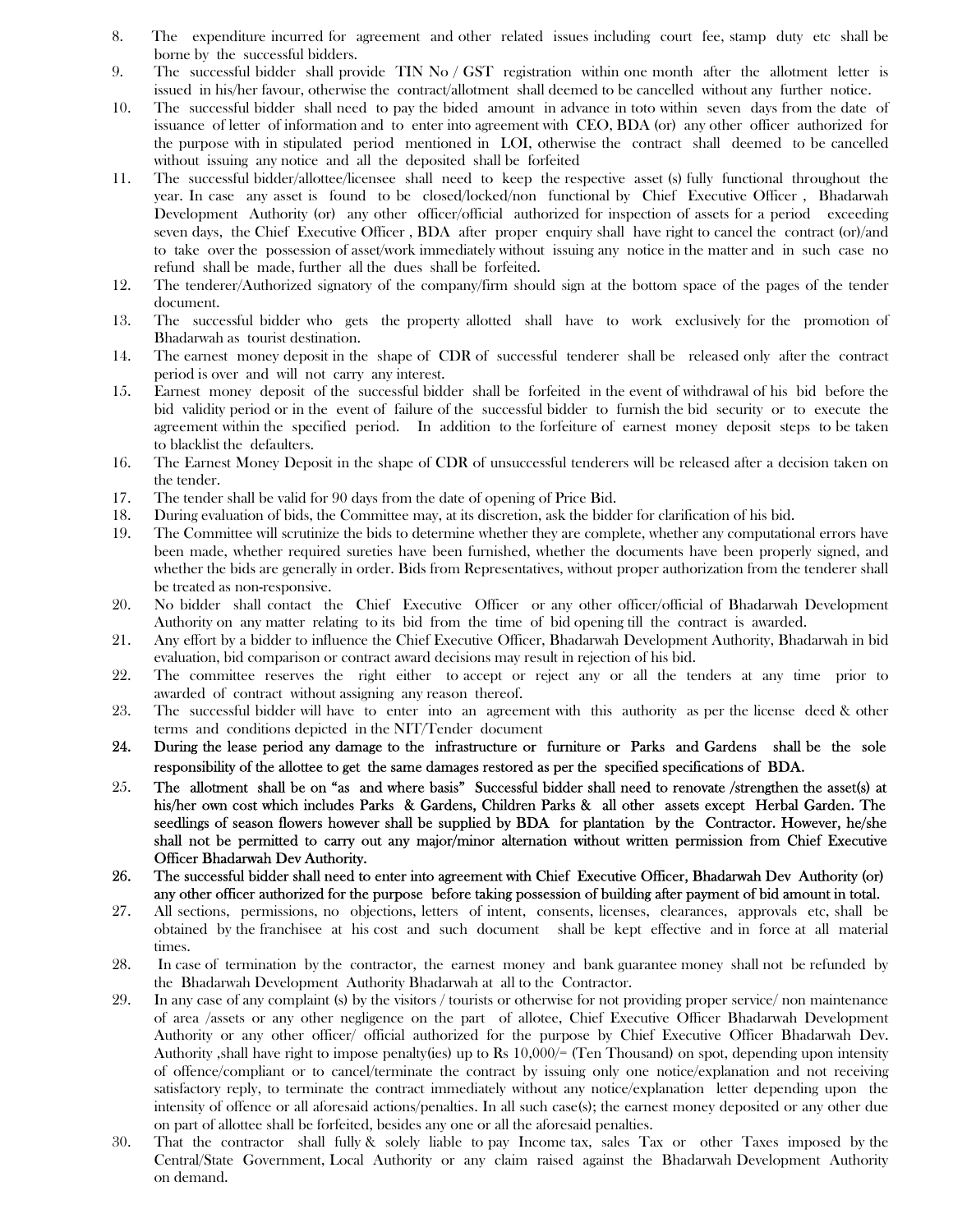- 31. That the contractor shall not employ to work in the said assets any persons suffering from any contagious or infectious disease. For this purpose the Contractor shall obtain a medical certificate for each of its employee from the Hospital/Medical Practitioner when asked to do so, further the allottee shall need to submit the list of employees working / engaged for the purpose along with Police verification report individually.
- 32. That the Contractor shall fully & solely responsible for the implementation of various labour legislations such as J&K Job/Labour & Commercial Establishment Act, Minimum Wage Act, E.S.I Act, E.P.F Act Rules and By Laws of various Local Bodies/Govt. and he shall be responsible to fulfill the requirements prescribed therein and maintain proper record there and is solely responsible for any violation thereof and in case the contractor is saddle with any liability on account of such failure on the part of the Contractor, the Contractor shall indemnify the Bhadarwah Development Authority to the extent of such liability. Further the Bhadarwah Development Authority shall have no liability whatever to such employee nor the employees shall have any claim for employment in the Bhadarwah Development Authority on premature termination or on expiry of the contract period.
- 33. That the Contractor shall have to strictly comply/abide by all the existing and future rules & regulations of Bhadarwah Development Authority and or provision of J&K, Authorities Act & Rules, by Law & Regulation made there under.
- 34. That the contractor shall have to use the asset solely for the purpose for which the contract is given.
- 35. The contractor shall not alter the original shape of the structure of the premises and shall be liable to pay the BDA on demand and keep it indemnify against any loss damage or penalty which may be imposed by the Bhadarwah Dev. Authority
- 36. That the Contractor shall not sublet either the whole asset or a portion of the same to any other third party. In case of any subletting, the contract shall deemed to be cancelled immediately.
- 37. Under no circumstances alcoholic drinks and other intoxicants shall be served or allowed to consume in and around the assets.
- 38. That the Contractor shall not any time so cause or permit any nuisance in or around the said assets which shall cause unauthorized inconvenience or disturbance to the occupies or any other properties in the neighborhood.
- 39. That the Chief Executive Officer, Bhadarwah Development Authority reserves the right to cancel the contract either on the basis of performance or if the party violates any of the conditions as laid down in the agreement.
- 40. That if the contractor fails to deposit the amount in toto within one week of due time his contract shall be terminated without any notice and assets /function will be taken by the authority instantly and his CDR shall be forfeited.
- 41. That the contractor shall have to maintain cleanliness & hygiene of the premises and its surrounding areas at their own cost.
- 42. That the Contractor will only use commercial gas burners or Electric gadgets for cooking.
- 43. That the contractor shall make the adequate provisions for fire protection, safety fire fighting arrangements as may be prescribed by Chief Fire Officer of Bhadarwah or standard practice prevailing in Jammu or prescribed by any other authority on this behalf at its own cost.
- 44. That the contractor shall not store any inflammable materials in the premises which may expose it to the risk of a possible fire explosion.
- 45. That the contractor will have to serve local food/cuisine in the premises and shall use only preferably bio-degradable crockery in the unit. Dish washing should be done in the kitchen pantry area nowhere else.
- 46. That the successful bidder has to deploy sufficient number of employees with uniform for smooth running, up keeping and parking at the allotted assets.
- 47. The Contractor shall have to display rate list of items sold or serviced by him for which the rate shall be fixed by the Chief Executive Officer Bhadarwah Development Authority and shall be binding on the contractor.
- 48. The contractor should employee trained hotel Management persons for cooking, Catering and other services.
- 49. Any damage to the property will invite penalty amounting to double of cost of damages or replacement of the same.
- 50. In case of any laxity in the smooth running of the job or complaint received the contract will be terminated without giving any notice.
- 51. That any other terms and conditions which are not specifically mentioned herein above may be added or incorporated in future, subject to mutual consent of both the parties hereto in consonance with the terms and conditions of this agreement.
- 52. The contractor shall provide the certificate from police department for non involvement in antisocial and anti national activities to be issued not below the rank of gazette officer.
- 53. That on expiry of the contract or premature termination, the contractor shall hand over the peaceful possession of the asset and clear all dues.
- 54. After completion of contract period bidder shall need to handover the assets viz a viz building sanitary fitting, electrical items, furniture and furnishing etc in the same condition as it was at the time taken over of premises. In case of any damages or repair or otherwise the bidder / allottee shall need to pay the amount / deposit to expenditure incurred by BDA to get the said assets repaired to make it in a working condition.
- 55. The earnest money shall be released only after the successful completion of contract and handing over assets in the proper working condition for which CEO, BDA shall have to depute any officer /official / team to inspect the premises for the same.
- 56. Disputes if any arises and could not be resolved mutually, the matter shall be referred to the Commissioner/Secretary to Govt; Tourism Department, J&K Govt. Civil Secretariat, Jammu/Srinagar or an officer nominated by him for arbitration. The decision of the Arbitrator as above shall be final & binding on both the parties to the contract.
- 57. The electricity and water supply, wifi/cable and for other allied activities charges shall be borne by the allottee on monthly basis failing which the electricity /water supply etc will be disconnected with immediate effect.